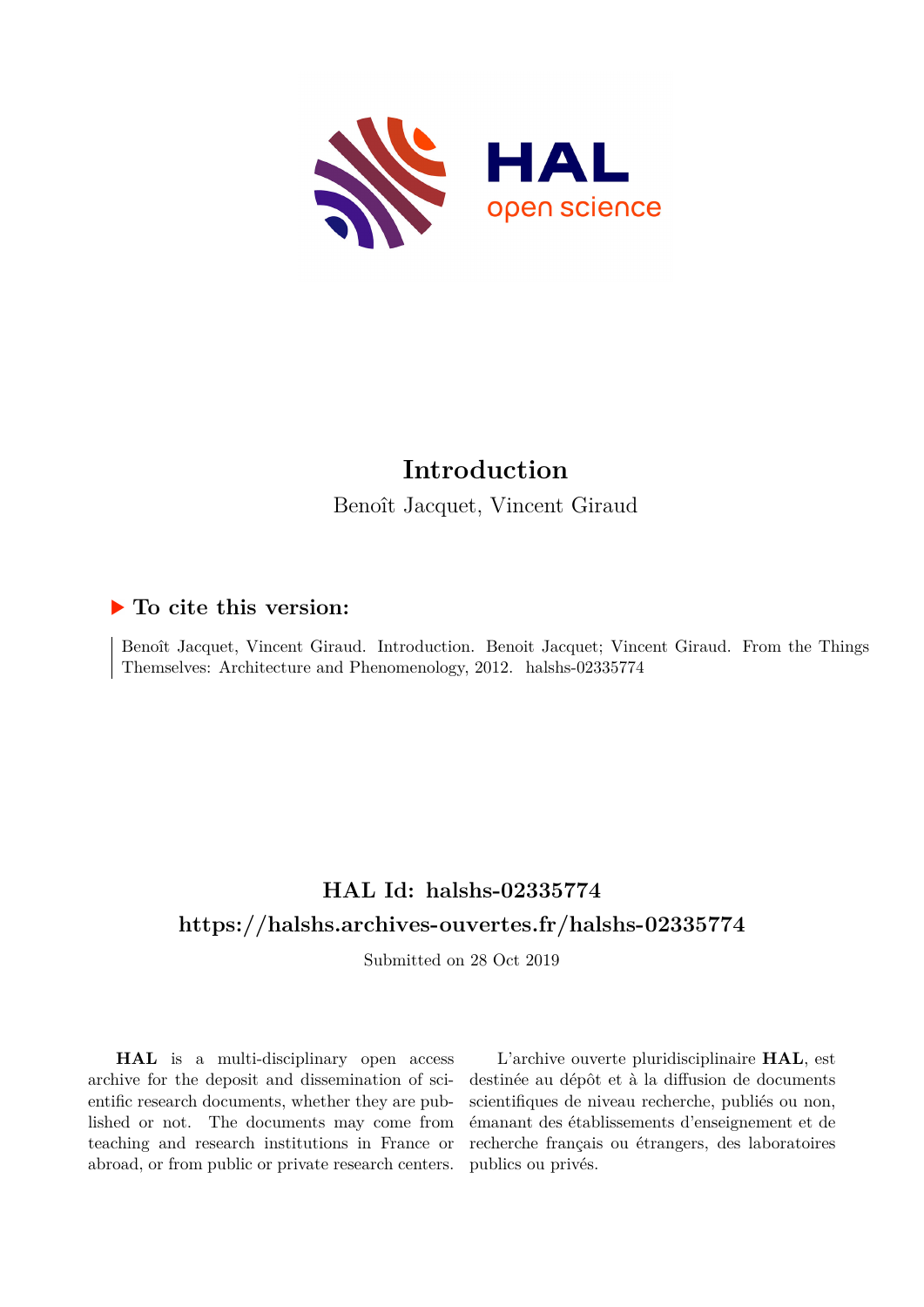#### **INTRODUCTION**

Is phenomenology of any use for architects? Does it provide either a standpoint or a tool to address what is at stake in the work of architects? This collection of essays constitutes an attempt to give a positive answer to these two questions.

 There is at least one potentially decisive objection that can be raised against a phenomenological approach to architecture: the fact that the essence of architecture is itself already phenomenological, and thus a phenomenological treatment for the subject is in fact superfluous. Is there any discipline more fundamentally phenomenological in its approach than architecture? Thus, the objection states, the manner in which architects apprehend reality does not require the method and aims of phenomenology as it is already intrinsically phenomenological. In *Eye and Mind*, Merleau-Ponty concluded his analysis of vision by saying that painters have an intuitive knowledge of what the phenomenologist is aiming to understand by the use of concepts: "Painters always knew this."1 Why should this "silent science"2 of vision, immanent to the act of painting, not be said to belong—in a different but no less radical fashion—to architects?

 Le Corbusier once suggested that: "the basic materials of city planning are sun, sky, trees, steel and cement, in that strict order of importance."3 This comment is particularly pertinent in the current context. This list of elements in fact spells out a program that pertains to all architecture as such; it is Le Corbusier's attempt at enunciating a hierarchy of materials that expresses the very essence of architecture. Only by firmly taking a stand on the ground of the most elementary of things will the architect be in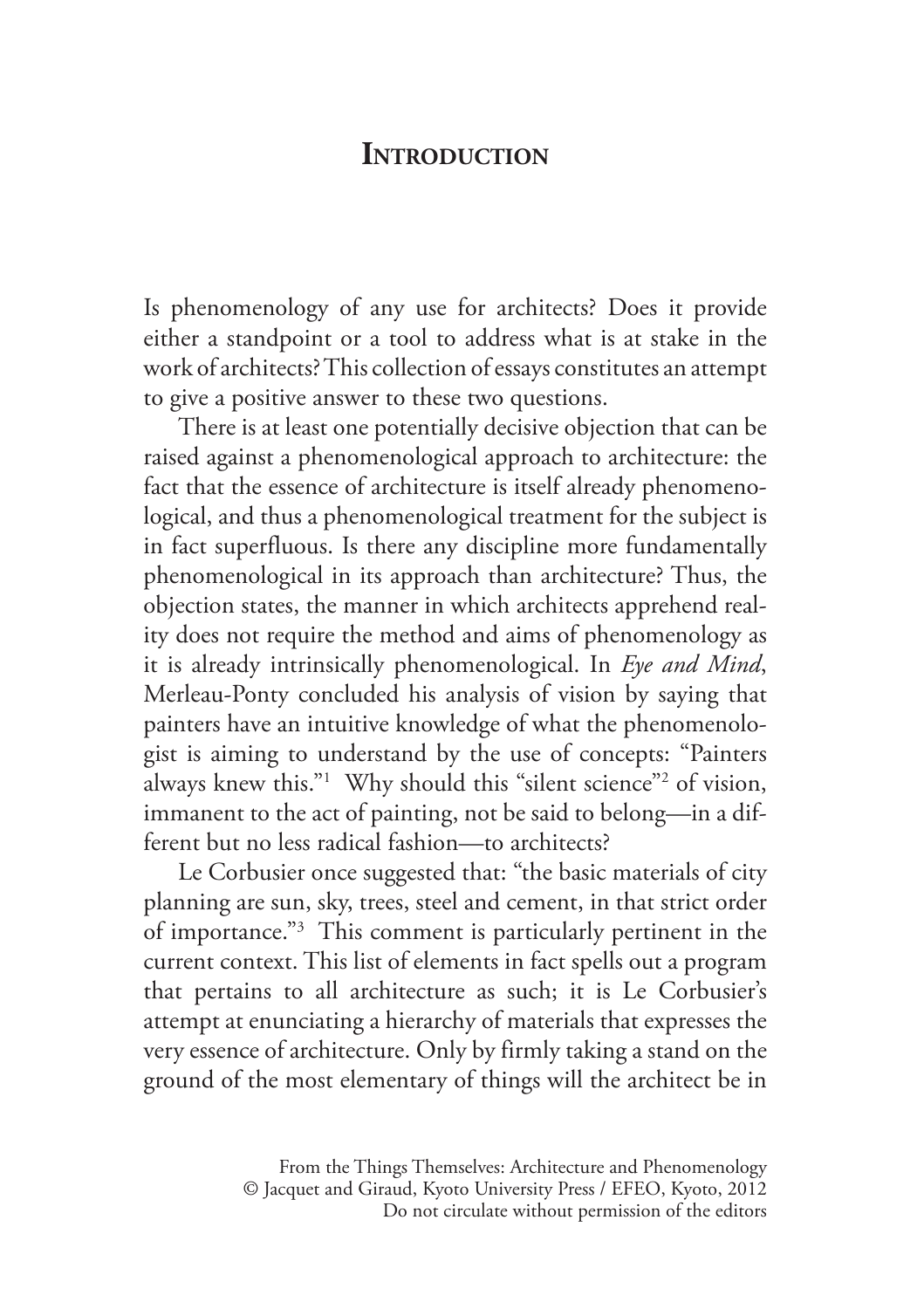a position to elaborate and realize their own artifacts. Hence the presence of "cement" in the hierarchy of elements can be seen as both literal, in terms of cement as a material, and also symbolic of architectural work in general. What Le Corbusier teaches us, and which forms the "silent science" of the architect, is that cement cannot be consolidated in form as a building unless it rests on the solid soil of what Husserl calls the "life-world" (*Lebenswelt*). What is here referred to as sun, sky—or space—, and tree is, in Husserlian terms: "the only real world, the one that is actually given through perception, that is ever experienced and experienceable—our everyday life-world."4 This means that the architect necessarily deals with the reality of our living experience, because what they create emerges *from the things themselves*.

 Why should the *things* that architects encounter in the course of their work be considered any different from those which one experiences through the phenomenological gaze? It is well known that the mode of thinking inaugurated by Husserl in the last years of the nineteenth century, which he termed "phenomenology," presents itself from the outset as a move "back to the things themselves" (*zu den Sachen selbst*).5 In its original context, this motto was above all else designed to oppose the dominant paradigms of positivism and naturalist psychology, whose naive conceptions of the nature of "fact" and "experience" were directly conducive to the articulation of any number of "absurd theories."6 In its later manifestations, phenomenology traveled even further along the path of the investigation concerning the nature of the *thing*. There were very good reasons for this development. Indeed, the move *back* that Husserl intended to promote was in no sense a mere consideration of the perceived thing—if by this one understands that *this* thing, be it stone, book, table or tree, constitutes in itself an absolute and unquestionable *fact*. On the contrary, Husserl's revolutionary idea was to conceive of the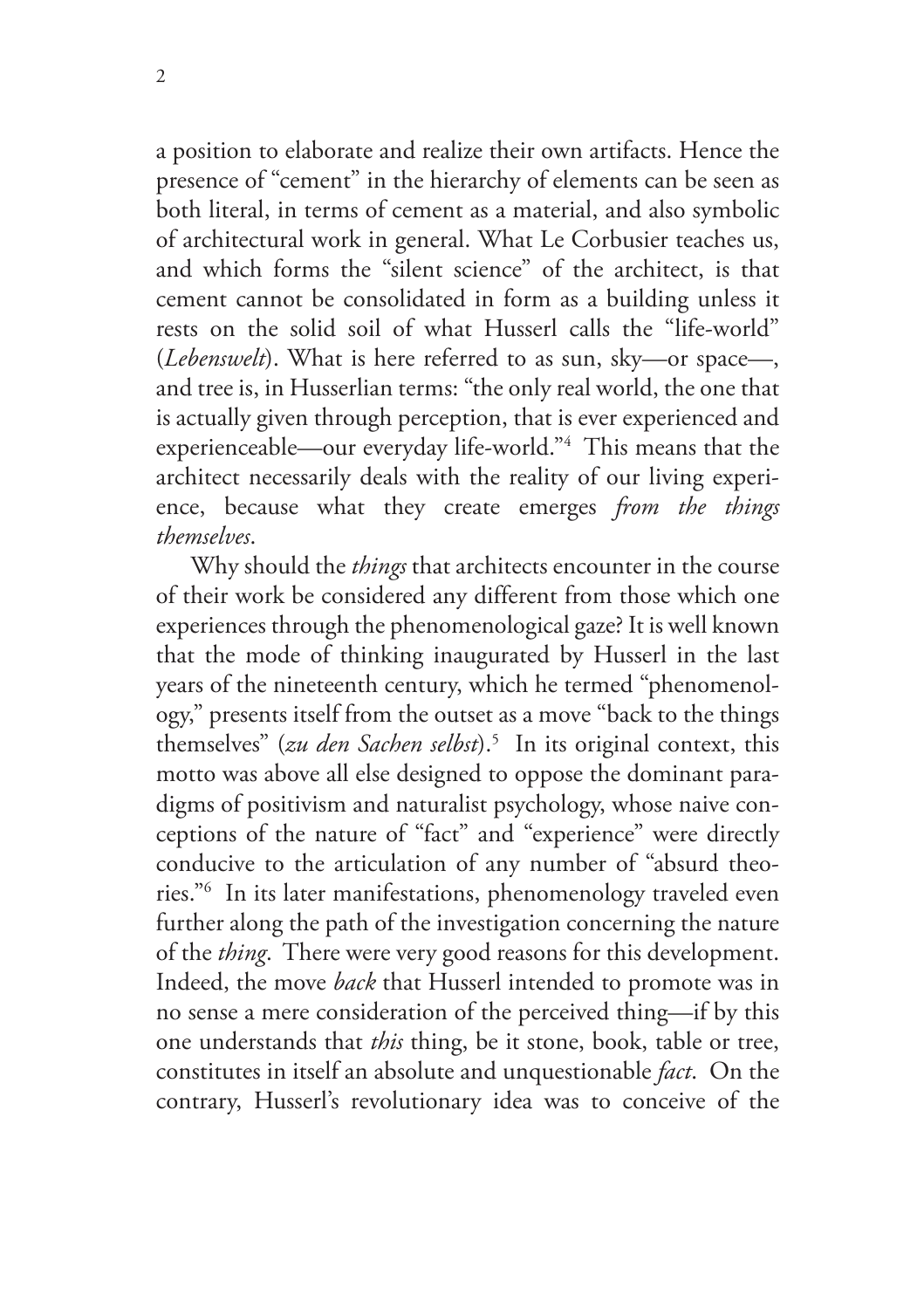thing as being itself "constituted" by the human mind, and therefore as requiring a specific procedure—which he called "reduction"—in order to be grasped in all its reality. Husserlian phenomenology suggests that the ultimate ground on which reality is to be encountered can be reached only by means of a thorough investigation bearing on the acts of consciousness. Once all prior theories, conceptions or bias of any kind have been "reduced," the *thing* discloses itself on the field of consciousness as a pure mental content (*Erlebnis*). The task of phenomenology thus consists in identifying the diverse guises of "intentionality" giving rise to the appearance of the thing as *phenomenon*. It is on the basis of this phenomenological life of ours that the "life-world" can be apprehended anew. Modern science and its mathematization of nature only succeeds in elaborating the "garb of ideas"7 that covers the reality beneath.

#### **Phenomenological approach of architecture**

From this standpoint, it can be assumed that architecture, as it essentially deals with things *as phenomena*, always stands on the ground of the life-world, and thus already *knows* what the phenomenologist is seeking to explore.

 However strong this architectural objection to phenomenology may appear, it is nonetheless also possible to counter with the suggestion that in fact in its recent history architecture seems to have deserted its own phenomenological ground. This orientation—which characterizes modernity<sup>8</sup>—gave way to constructions whose reference was at best purely theoretical, without any particular respect for the phenomenal content. At its worst modern architectural design may be seen as short-sighted in its attempt to satisfy purely practical purposes. If one considers the bulk of contemporary cities worldwide, the buildings in which most people are forced to live, dwell and work provide concrete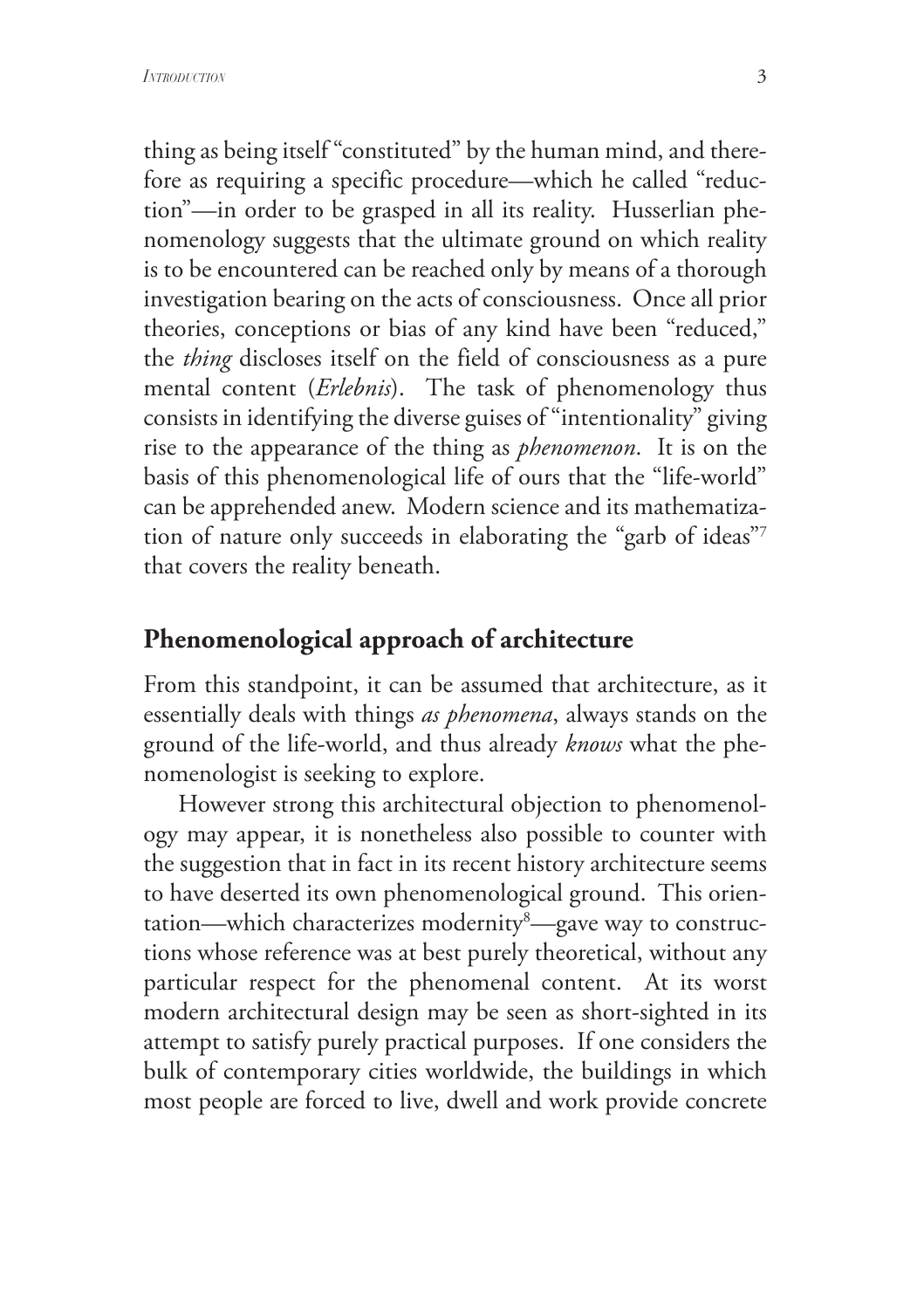evidence in favor of the claim that the phenomenological core of architecture has too often been forgotten or even lost entirely.

 Is it always *so* obvious to architects that "to it, the world of actually experiencing intuition, belongs the form of space-time together with all the bodily [*körperlich*] shapes incorporated in it; it is in this world that we ourselves live, in accord with our bodily [leiblich], personal way of being"?<sup>9</sup> Husserl's remark, which he considered as important but nonetheless "trivial," may not be as self-evident as it appears at first sight for contemporary architects. If it can be established that the formula of human presence to things and world is always at risk of fading into oblivion or neglect, such phenomenological work might well not be considered so superfluous to architects.

 A glimpse at the work of Heidegger will help us take a step further towards the elucidation of this suspicion harbored by architects towards phenomenological analysis. The issue of the thing remained the constant theme of phenomenological thought. Heidegger never renounced this Husserlian injunction; rather he extended it and extrapolated to its ultimate philosophical conclusions. It is possible to say that, with Heidegger, what had until then been an *issue* acquired the status of a true *question*. Relying on the double meaning of the German word "*Sache*," Heidegger claims that the *thing* is itself the *task*. In the first pages of *Being and Time*, the necessity of going "back to the things themselves" is straightforwardly considered as providing a proper preliminary definition of phenomenology.10 However, unlike other sciences or disciplines, phenomenology is characterized by the fact that it is *not* in possession of the "thing content" (*Sachhaltigkeit*) of its object: "'Phenomenology' does not name the object of its research, nor characterizes the title of its content as things."11 The content of the thing as such is the very object of phenomenology, which therefore turns its investigation in the direction of the "how" (*das Wie*) of the thing, the way it is given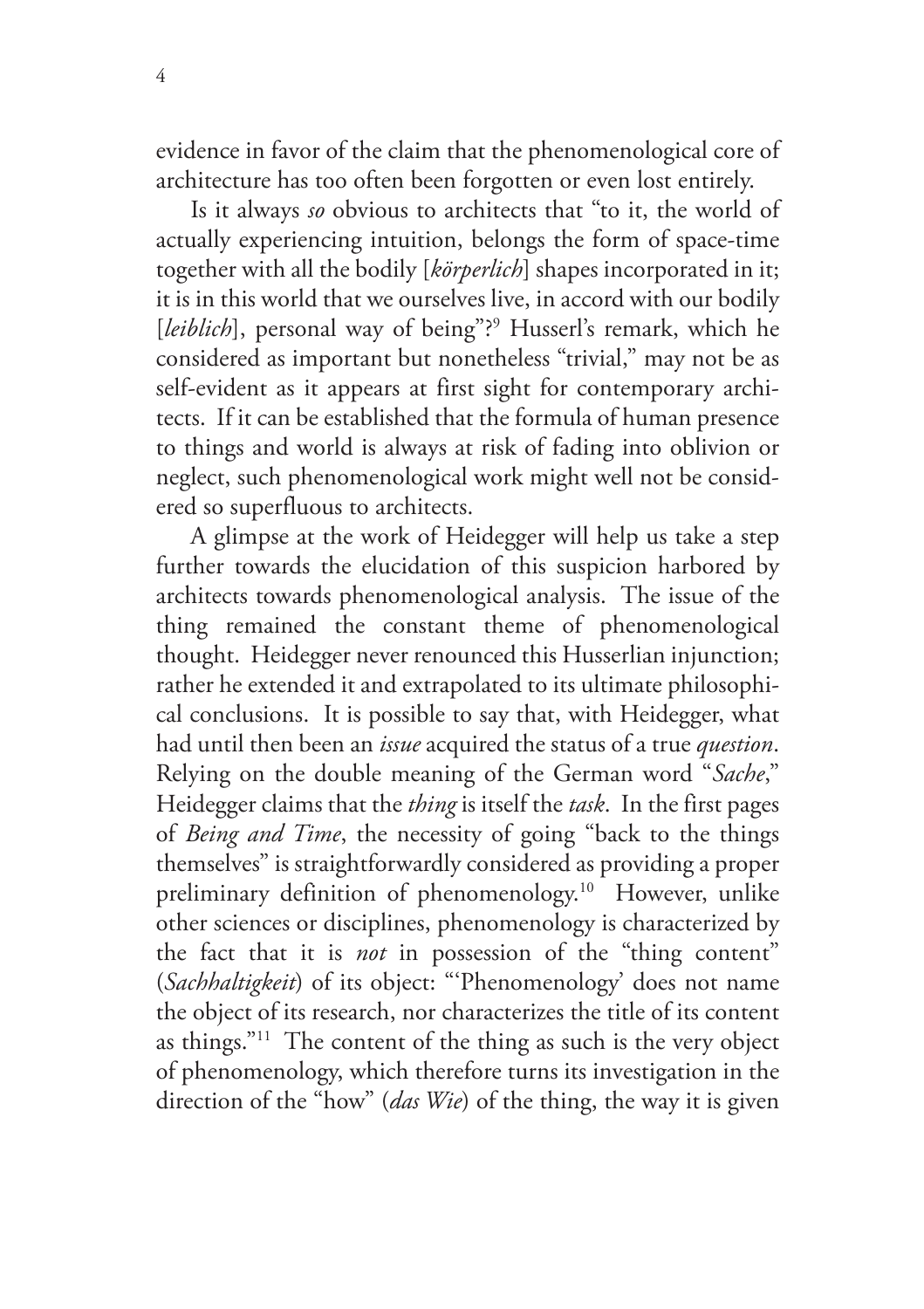to us as thing, and consequently its reality inasmuch as it is present to us. There is thus nothing surprising about the fact that, in his later works, deliberately switching from the plural to the singular form—from *Sachen* to *Sache*—, Heidegger emphasized the concept of thing in such a way that it became a synonym for the task and end of thinking itself.12 Once it has been integrated into the question of Being (*Seinsfrage*), the thinking of things (*Sachen*) finally resolves into the thing—or task (*Sache*)—of thinking.

 If architecture itself can lose its footing on the ground of the things themselves, it has to be assumed that the phenomenological reality of things is not to be taken for granted in the work of architects. This phenomenological reality is thus best considered a goal to be achieved for the architect rather than an already secured base. To put it differently, one may say that the ground of architectural practice is in fact the goal itself: architecture must pursue the task of securing its own possibility by longing for the thing. It is in this sense that phenomenology makes a valuable contribution to the work of architects, providing them with a means to recover the things themselves, on the ground of which rests the possibility of the discipline of "architecture." Phenomenology does not merely offer another "theory," nor a "philosophy" of architecture, but rather deals directly with the genuine and essential meaning of architecture. Far from imposing its own thesis, phenomenology brings out the primordial "thetic" act that is at the bottom of all architectural practice. Indeed, the "thing" is less a graspable entity than a *question*, which always needs to be heard and answered anew, because it expresses the most original bond that links human beings to the world. Properly understood, the *question of the thing* is none other than the *question of the world*. Architecture takes its stand from the things themselves, that is, it springs from the encounter between the human and things, which itself assumes the form of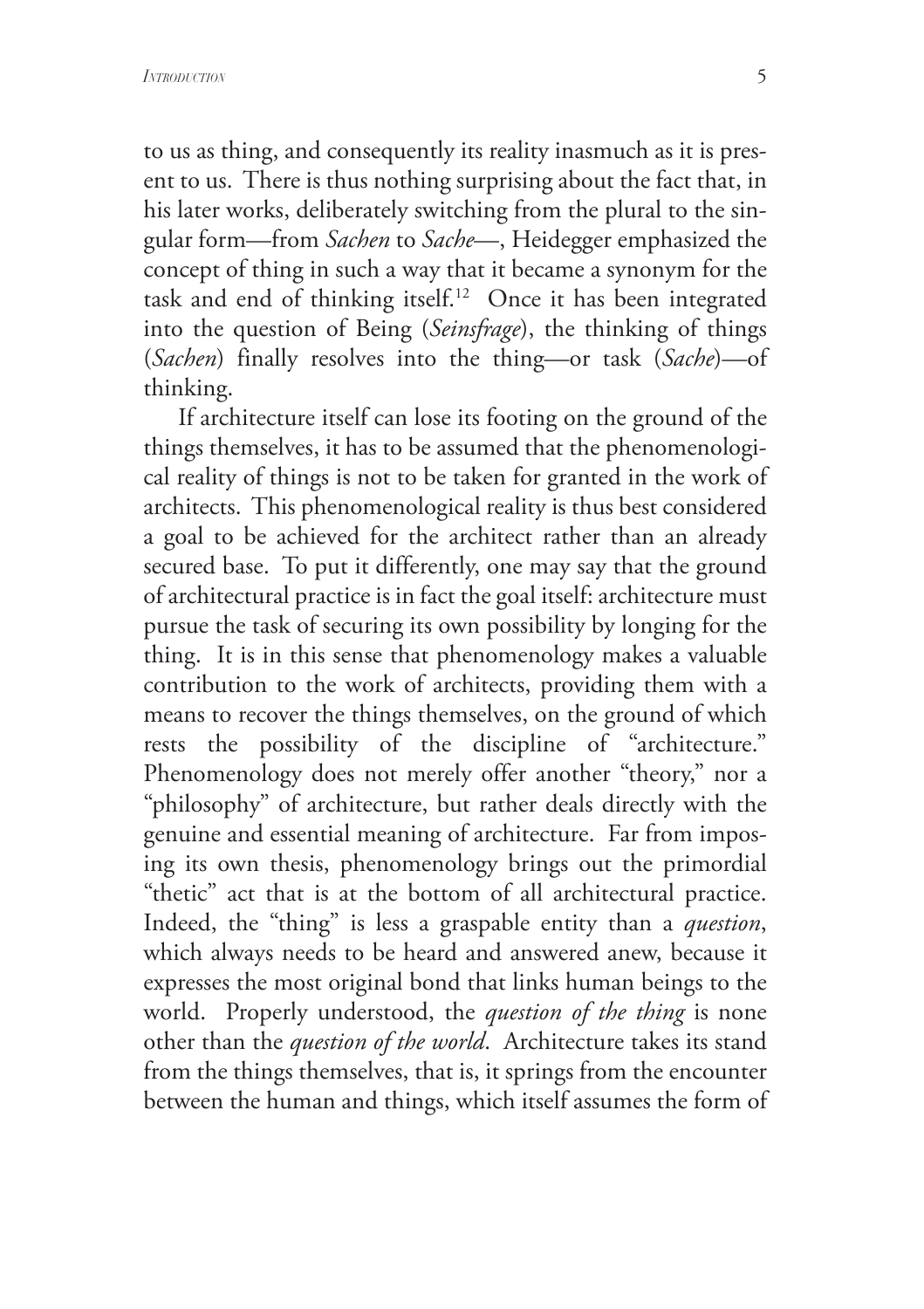an injunction: man has to dwell. The question of the world, first articulated by phenomenology, albeit in a veiled manner, constitutes both the ground and the horizon of all architectural practice. More than any other human activity, architecture receives as its task to "make world"—the Heideggerian "*weltbilden*"—by inserting human presence into the whole of phenomena.

 Accordingly, apprehending the "things themselves" does not primarily mean to focus on the sensible data of things. Such a return, in itself, does not even require phenomenology.13 Rather, it must be made clear that the sensible qualities of materials environment, shapes, spaces and volumes—which are of such great importance to architects, are only single and particular aspects of the broader *question of the world*. This is the reason why the philosopher Merleau-Ponty has always been popular with architects, inspired by his analysis of perception. Despite its irreducible singularity, the work of Merleau-Ponty is in perfect continuity with Husserl's ambition. For the French philosopher, the ideal of access "to the things themselves" emerges as the very definition of philosophy itself: "It is at the same time true that the world is *what we see* and that, nonetheless, we must learn to see it…. It is the things themselves, from the depths of their silence, that it (i.e., philosophy) wishes to bring to expression."<sup>14</sup> The paradoxical task of philosophy is thus to conquer the soil of perceptual evidence, which always presents itself to our eyes as a plain and evident fact. "We see the things themselves, the world is what we see,"15 and yet, there is something that we constantly and tacitly put aside while experiencing the world as evident through perception: the world as such, that is, "the problem of our access to the world"16 and the "perceptual faith" by which it is given to us. Though accessible to us via the tactile and visual senses, the thing itself remains nevertheless veiled because our perceptual life does not manifest itself as such in all that it reveals;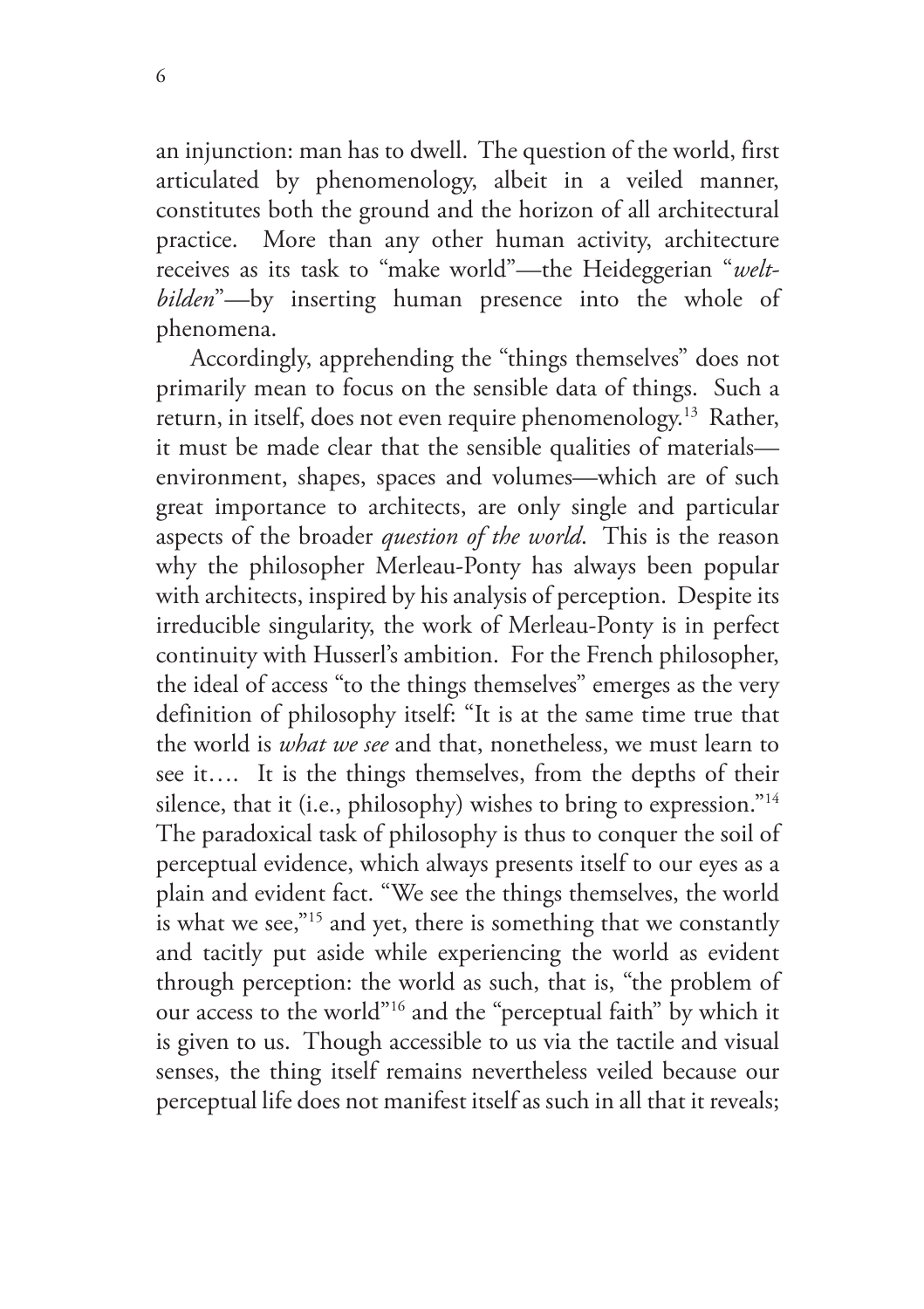thus we are led to an interpretation of things via reflection. Every reader of the *Phenomenology of Perception* knows this critique of the "philosophy of reflection" (*philosophie réflexive*), and of the naive attitude upon which it rests, and which it intellectualizes. But such a critical move attains its full dimension and its true meaning only when integrated into a broader attempt designed to overcome the terms of classical ontology. In the writings of his last period, the issue of perception is replaced by a more fundamental concern: taking up the full range of the Heideggerian questions, Merleau-Ponty now directly addresses the issue of being and aims at providing a new intelligibility to the "there is" (*il y a*) conceived as primary openness to the world. It is only within this new framework that the question of the "thing itself" can be raised, and the radical consequences of this philosophical emphasis on the body explicated. If based on Merleau-Pontian premises, a phenomenological approach will permit a broadranging reconsideration of the perceptual content of architecture.

 This brief outline of the three major figures of phenomenology (Husserl, Heidegger, Merleau-Ponty), and of their attitude toward (the) *thing(s)*, provides a roadmap to the philosophical perspectives predominant in this book. However, the phenomenological tradition was not the only factor that influenced the original conception of this collection of essays. Indeed, one may better refer to "context," in the most meaningful sense of the term, as opposed to "influence" or "philosophical choice." This "context" refers to the fact that this book was edited and published in Kyoto; and in a more profound way, Japan constituted the cultural landscape in which problems with the work at every stage were addressed.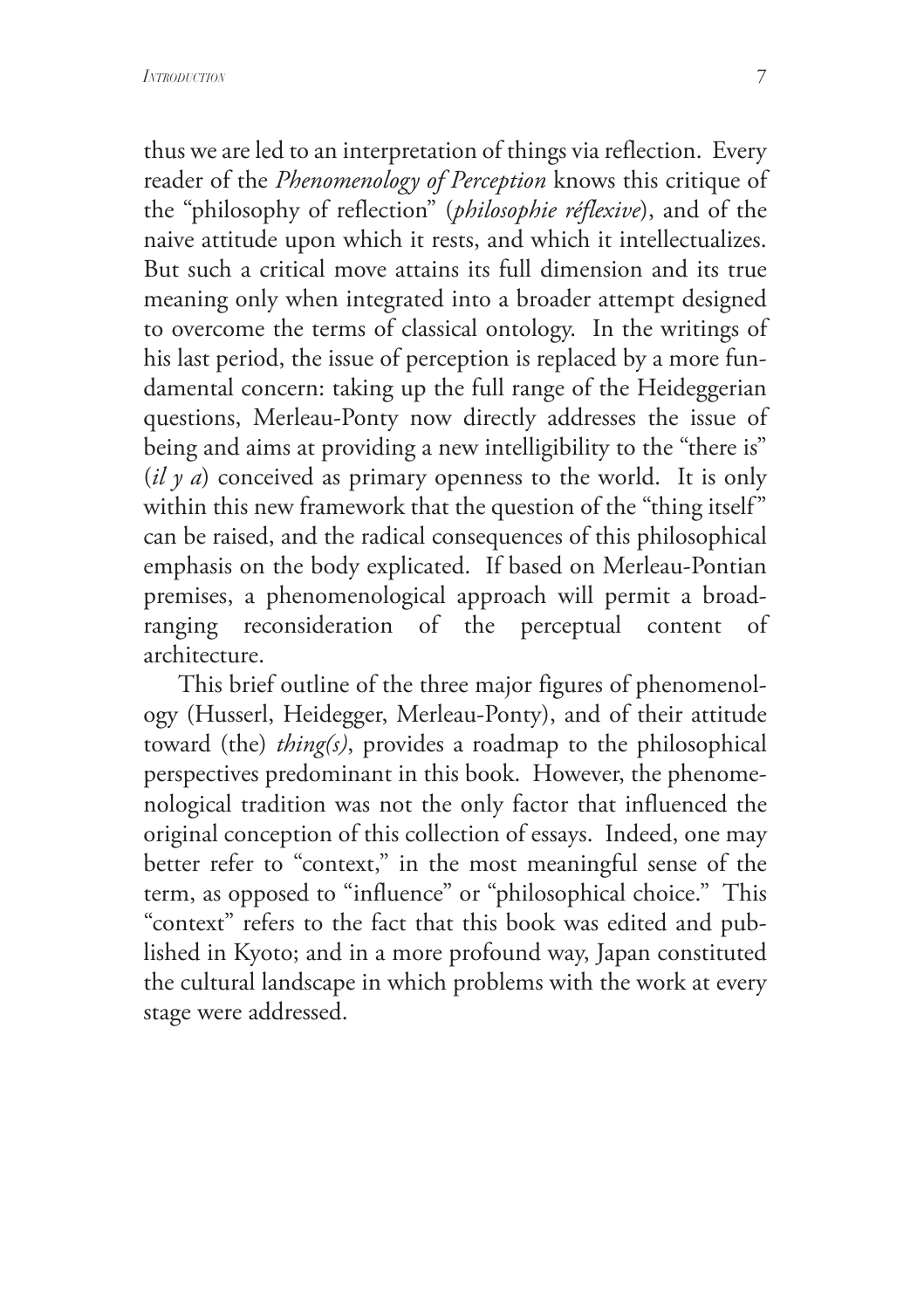

Fujimori Terunobu, Teahouse Tetsu 徹, Yamanashi prefecture, 2005. Photograph by Masuda Akihisa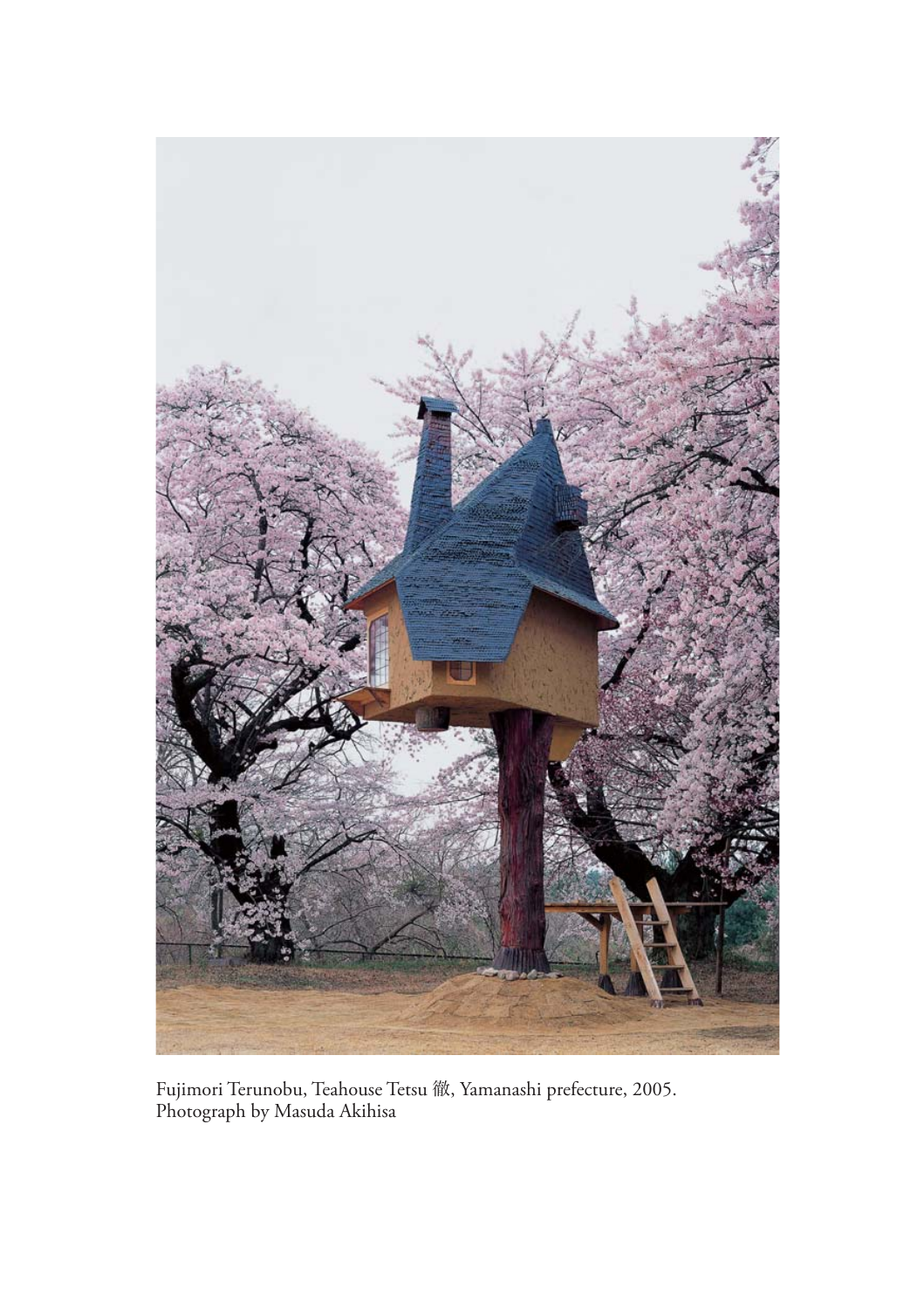#### **Architecture in relation with cultural, social, and physical milieus**

In recent history, one of the main factors linking phenomenology to Japan is the influence of the Kyoto school of philosophy, led by Nishida Kitarō (1870–1945), and followed by a generation of philosophers. Unlike Nishida himself, this next generation traveled to Europe, meeting key figures on the European scene, such as Husserl and Heidegger, Bergson, and Sartre. One of Nishida's aims was to create a "world philosophy": a genuine philosophy that could be considered a bridge between Western philosophy and Asian thought that goes beyond mere assimilation of western concepts. Instead Nishida sought to create a dialogue between western philosophy and the insights of Confucianism, Daoism, and Buddhism.17 By doing so, Kyoto philosophers have reexamined Hegel's standpoint on the course of History as moving from East to West, the idea of the *Orient* as founded on an "immediate consciousness"18 of the world, and a non distanciation between the subject and the object. As Deleuze and Guatari stated: "The Orient is unaware of the concept because it is content to put the most abstract void and the most trivial being in a relationship of coexistence without any mediation."19 This relative absence of concept, an anti-metaphysical and anti-positivist attitude, and the return to the primordial experience of reality, is a perspective that has much in common with the fundaments of phenomenology itself.<sup>20</sup>

 Our purpose here is not to demonstrate the links that could be drawn between Eastern and Western thought; ideas travel almost as fast as beings, as illustrated by the first stirrings of global philosophy in the encounter between the Chinese and the Jesuits missions in the sixteenth century—when Master Kong, Kongfuzi, became universally known through his Latinized name Confucius (551–479 BC).<sup>21</sup> Rather, we aim to highlight some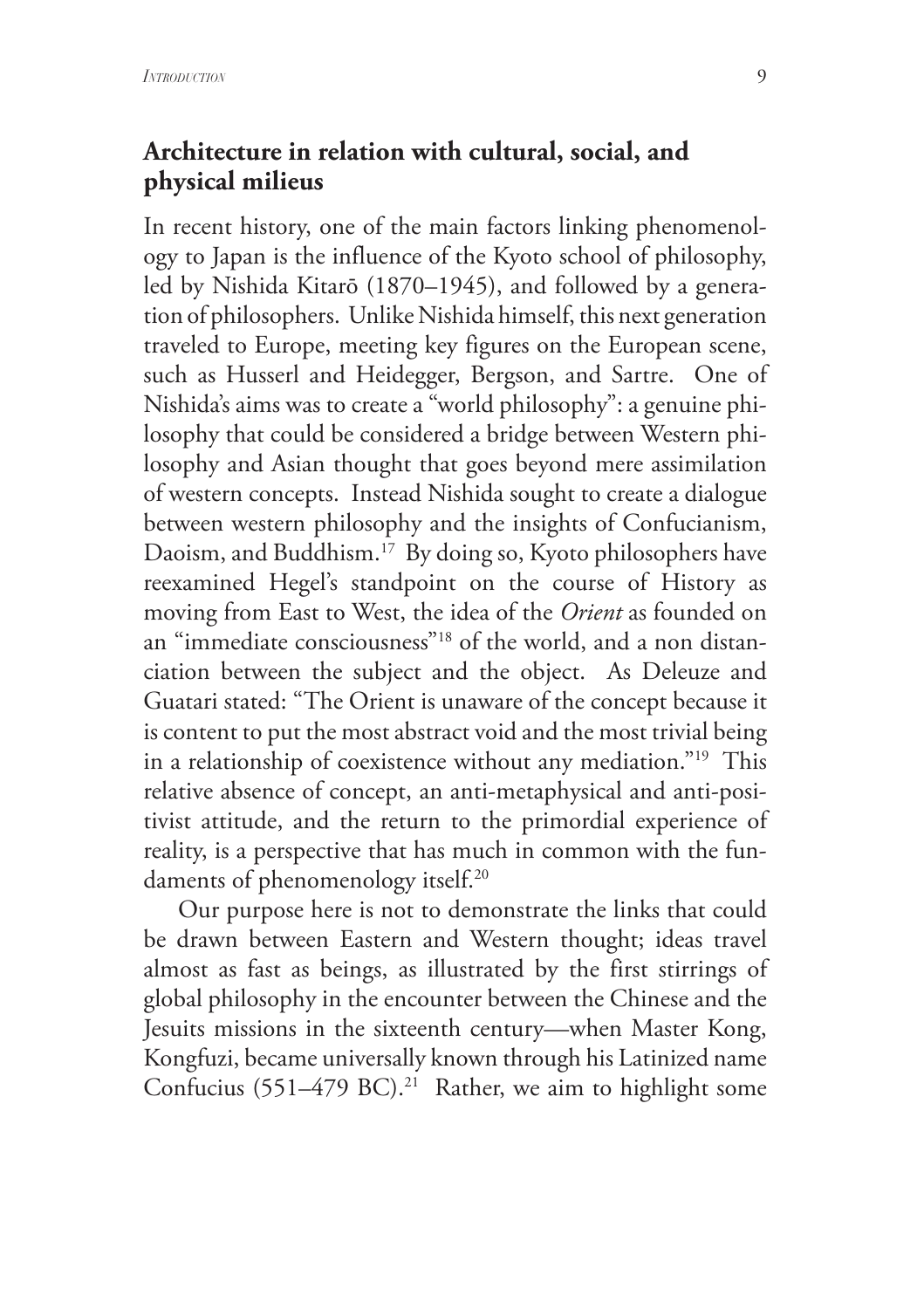10

examples of phenomenological reflection on architecture grounded in a specific context, what we may call Japanese spatiality.

 The roots of architecture are naturally deeply related to the cultural, social and physical milieus in which the architectural work is grounded, and we cannot ignore these influences on the conception of architecture. Watsuji Tetsurō (1889–1960) is perhaps the Kyoto philosopher who considered most deeply the question of space and the influence of "milieu" (*fūdo* 風土) on the production of space. Much like his Kyoto school colleagues, Watsuji both studied and practiced Zen meditation, and a year before attending Heidegger's lectures in Freiburg published the first philosophical study of Japanese Zen Master Dōgen (1200– 1253).22 Watsuji's interests, as with most Japanese intelligentsia of the time, was divided between both Japanese and European culture. He relates that it was while living in Germany in 1927 that he first thought about the essence of milieu in relation to human existence. He was then reading Heidegger's *Being and Time*, and felt that the question of time should also have been related to the issue of space, "for time not linked with space is not time in the true sense."23 In his book *Fūdo*, he focuses on the influence of the natural and social milieus on the structure of beings in space and time. For example, in the first chapter, on the "phenomena of climate," he analyzes the "phenomenon of cold"; one is tempted to suggest these insights were perhaps prompted by the experience of winter in an old Japanese house, where the winter chill enters from each articulation of the building.

 A winter spent in a "cold" traditional Kyoto house perhaps has little in common with the experience related by Gaston Bachelard's *The Poetics of Space*. In this book, Bachelard comments on Baudelaire's description of Thomas de Quincey's *Confessions of an English Opium-Eater* (1821), where the French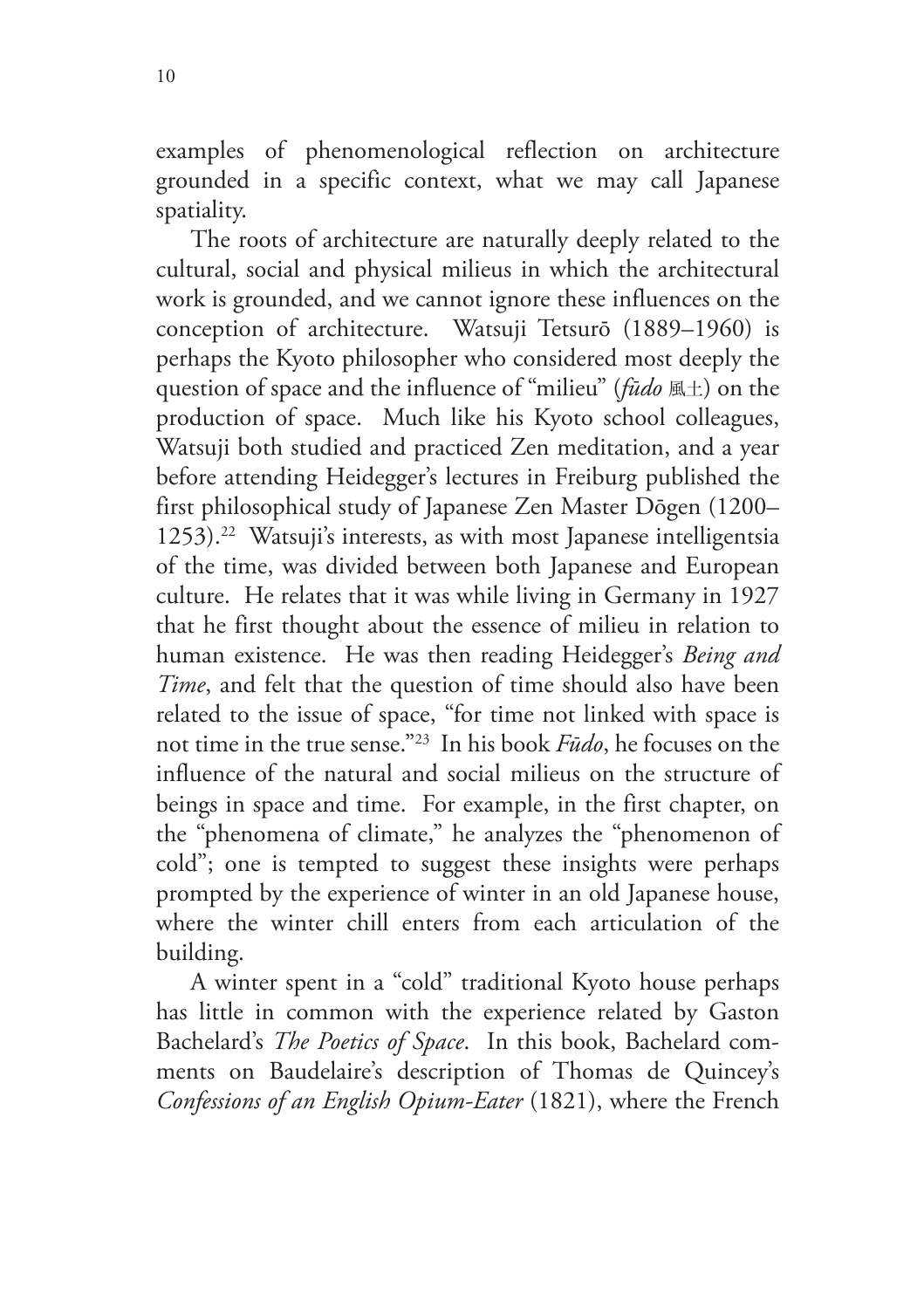poet presents the following scenario: "our hero" is retired "far, very far away from Oxford,… buried in the depths of the mountains…. He has been studying German metaphysics; he reads Kant, Fichte, Schelling."24 Quincey's delight is a "true contentment of the scholar and solitary man who cherishes his *comfort*: a charming cottage, a handsome library,… with winter raging without."25 Baudelaire asks: "Does not an attractive home render winter more poetic, and does not winter augment the poetry of the home?"26 Bachelard adds: "we feel warm *because* it is cold out-of-doors."27 The colder outside, the warmer inside: this "contradiction" enhances the impression of comfort (Baudelaire uses the English word) in the house. Lost in a Welsh valley surrounded by mountains—or anywhere else outside the mundane world—this literary depiction of a dreamed landscape speaks to us. Bachelard explains that we can re-fashion our image of this description in our imagination, and thus personalize it and make it our own, stating that: "well-determined centers of revery are means of communication between men who dream as surely as well-defined concepts are means of communication between men who think."28 It is the task of the writer, the poet, the artist, the architect, to create this place of reverie where one can universally enter into contact with the essence of his intention.

 The issue is not to contrast one form of dwelling with another; we agree that everyone, everywhere, dwells poetically and forges symbolic relationships between their interior world (their mind) and the exterior world in which we live. Let us return to our previous example of the Japanese house, in particular the famous style of the Kyoto urban house (*machiya* 町屋). This dwelling, while giving the impression of separation from the street, hidden behind a wooden louver, is actually directly connected to the exterior and the natural environment. The feeling of cold felt in the house in winter connects us immediately to the natural coldness of the exterior. According to Watsuji, this subjective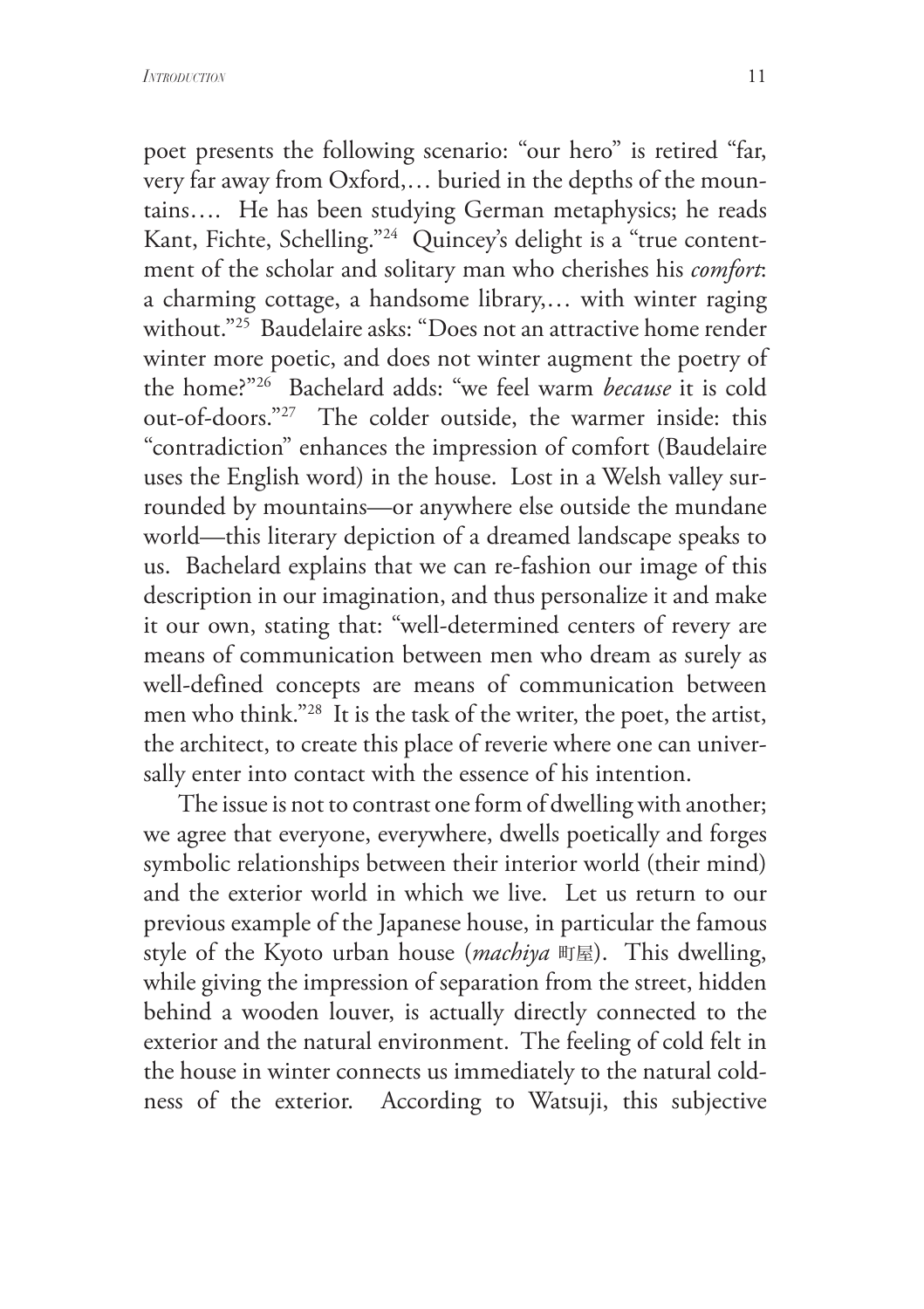experience (the feeling of cold) establishes a relationship with a transcendental object ("coldness" or "cold"). He states that:

When we feel the cold, it is not the "feeling of cold" that we feel, but the "coldness of the air" or the "cold." In other words, the cold felt in intentional experience is not subjective but objective.... When we feel cold, we ourselves are already in the coldness of the outside air. That we come into relation with the cold means that we are outside in the cold. In this sense, our state is characterized by "ex-sistere" [to have gone outside] as Heidegger emphasizes, or in our term, by "intentionality."29

#### **The poetics of Japanese space**

In a situation, where the outside cold is felt inside the house, as if we had gone outside, one could suggest that this represents a certain failure on behalf of the architect. Nevertheless, there are places and circumstances where one could, consciously or not, appreciate the surprise generated by an architectural device. In his famous essay *In Praise of Shadows*, Tanizaki Junichirō starts by explicating the difficulties faced in building a traditional Japanese house which includes all the necessities of modern life: heating, electric lighting and sanitary facilities. Whilst critical of some aspects of modernization, Tanizaki explains that it should be possible to re-create some of the synesthetic feelings inherent in traditional architecture without sacrificing certain modern necessities. For instance, he describes the pleasure felt in the Japanese traditional toilet, as it stands "apart from the main building, at the end of a corridor, in a grove fragrant with leaves and moss." He sees it as a place of "spiritual repose," and (quoting the words of Natsume Sōseki) a "physiological delight":

[T]here one can listen with such a sense of intimacy to the raindrops falling from the eaves and the trees, seeping into the earth as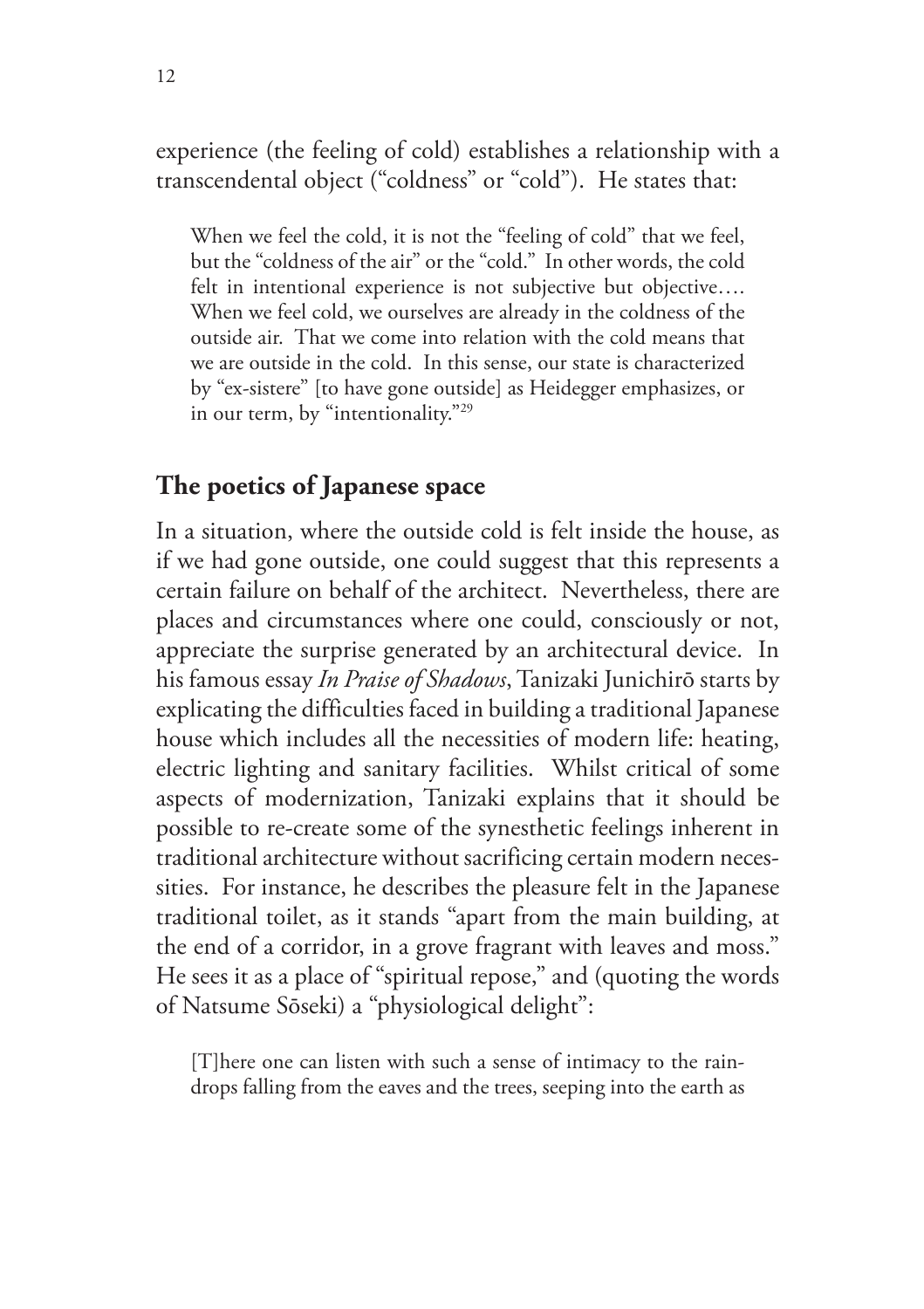they wash over the base of a stone lantern and freshen the moss about the stepping stones. And the toilet is the perfect place to listen to the chirping of insects or the song of the birds, to view the moon, or to enjoy any of those poignant moments that mark the change of the seasons. Here, I suspect, is where haiku poets over the ages have come by a great many of their ideas.<sup>30</sup>

 Despite the possibility of catching a winter cold, Tanizaki suggests that: "our forebears, *making poetry of everything in their lives*, transformed what by rights should be the most unsanitary room into a place of unsurpassed elegance."31 At several points in this essay, Tanizaki emphasizes the fact that our ancestors— "our" here could be of universal value—have always tried to find poetic value in their dwelling. Creating the opportunity for the poetic interpretation of space can be considered the root of architectural creation.

 In architecture, there are several types of construction that can be conceived of as a privileged place for a spiritual experience or gathering: temples, churches, museums, the main function of all of which is to create a particular experience of space. In Japan, the narrow space of the tearoom (*chashitsu* 茶室) has always been referred to as a concentration of a peculiar spatial experience. Tanizaki, in a provocative stance, deliberately avoids this example, which he considers too remote from his concern with mundane daily life: "For the solitary eccentrics it is another matter, he can ignore the blessings of scientific civilization and retreat to some forsaken corner of the countryside."32 What the English translation does not really show is that for "eccentric" Tanizaki refers to the "man of tea" (*chajin* 茶人), usually a scholar, a man of letters, who desires to retreat from the world to a type of hermitage—a "thatched hut" (*sōan* 草庵)—inside nature. Tanizaki is not attempting to advocate a return to nature or to the architecture of the past, but rather to find inside ordinary life places that can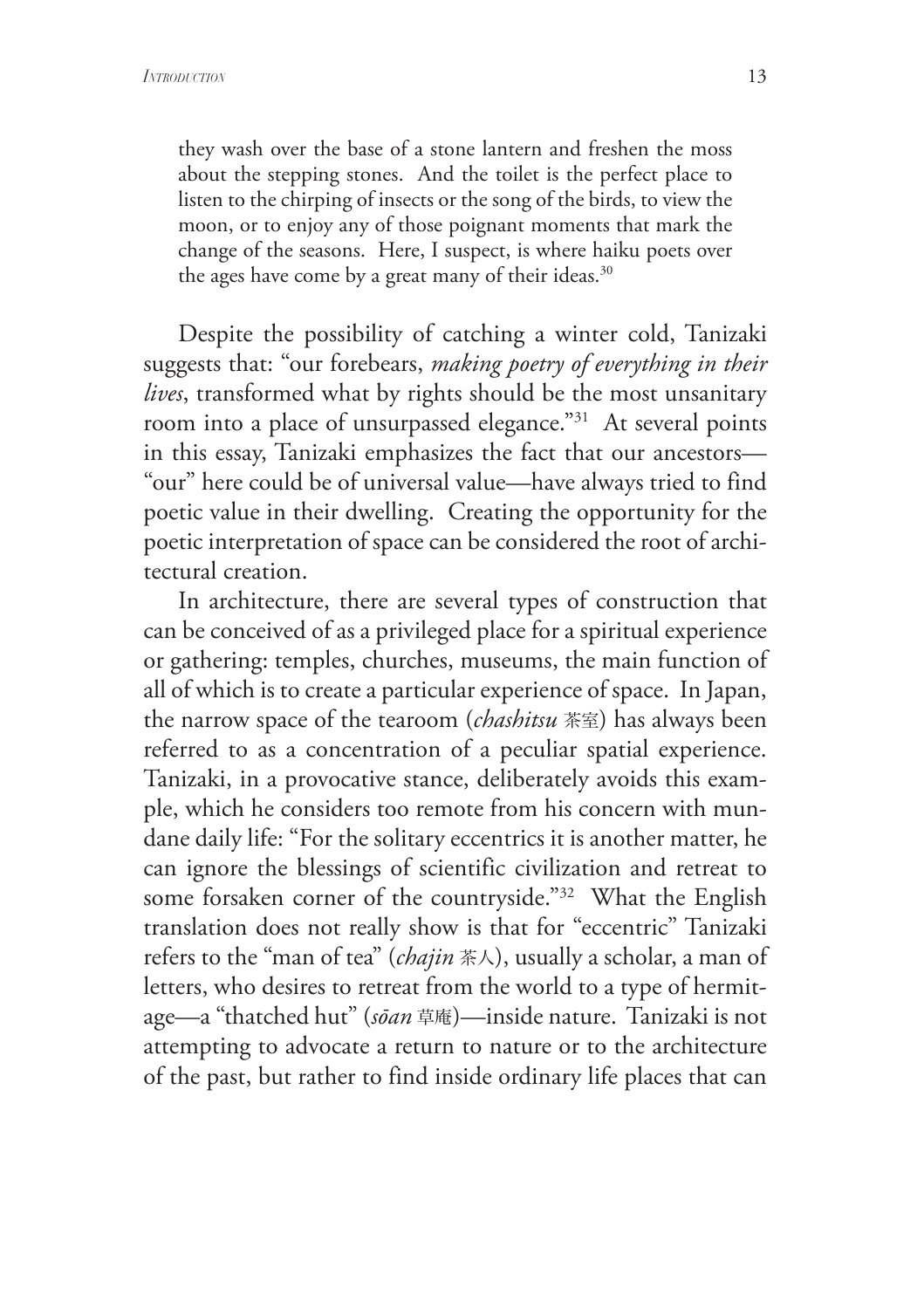satisfy both his cultural and aesthetic senses. He then points out that in a Nara or Kyoto temple, "the *tearoom* [*cha no ma* 茶の間] may have its charms, but the Japanese toilet is truly a place of spiritual repose."33 This association may seem surreal, but an architect can learn from this perspective that each space of the house, whatever its function may be, should add to the pleasure of dwelling. If not everyone can have a tearoom, at least more ordinary spaces should also be conceived with sensitivity.

 The tearoom is a space created for the awakening of both the senses and the mind. From the early beginning of Zen Buddhism, in the twelfth century, tea drinking has been used as a medium for meditation, with the first tearooms built in Kyoto by Zen monks at the end of the fifteenth century.<sup>34</sup> Based on the model of the hermitage, the tearoom built inside a town would ideally allow "living in town as if living in the country" (*shichū sankyo* <sup>市</sup> 中山居). The hermitage is described as an impermanent construction, a shelter for one night, built by the scholar himself.35 A tearoom can be built for a special occasion; it emphasizes the ideas of immediateness, "here and now," and the intensity of an instant, an encounter that can only happen "once in one's life."36 This place condenses both time and space around the art of tea in order to enjoy each instant as if it were the last: it shows both an ethical obligation and an esthetic appreciation of the impermanent values of space and time. The materiality of the tearoom, the natural essence of materials but also the naturalness of their use, also corresponds to this phenomenological approach to space. Everything is made of natural materials, and materials that express a natural essence. The visitor enters a narrow space (from 2 to 4.5 tatami mats:  $3.3$  to  $7.3$  m<sup>2</sup>) via a low entrance by walking on their knees (*nijiri-guchi* 躙り口) symbolic of a return to childhood, an abandonment of all their past experience in order to facilitate the new.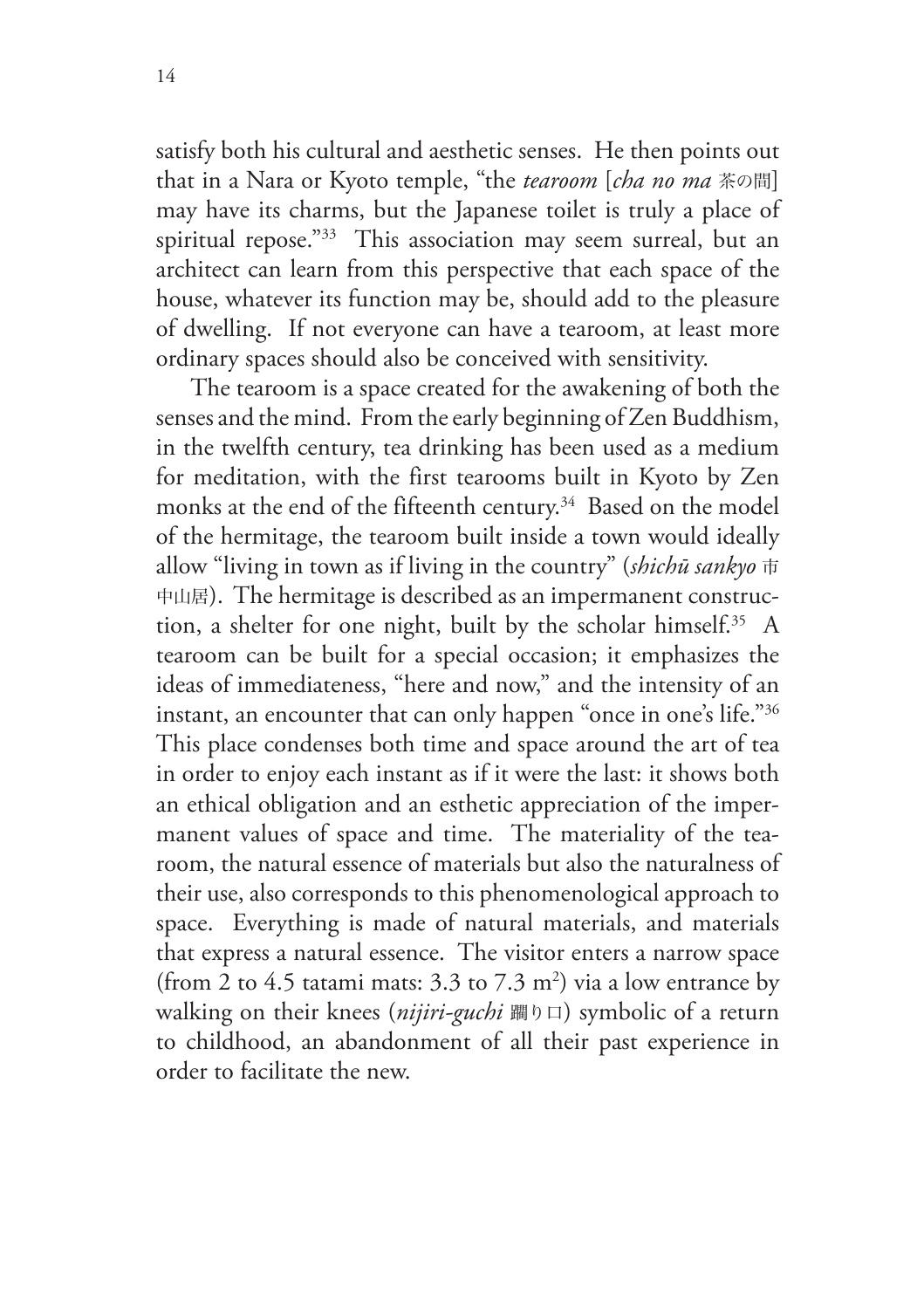Kyoto Zen Buddhist temples always incorporate teahouses that seem to embody both the religious and philosophical experience of the world. Regarding the possibility of a phenomenological approach to Zen, Algis Mickunas points out that: "Phenomenology and Zen seem to agree on one common theme: unobstructed vision, a direct seeing prior to divisions into spiritual and sensory."37 Enlightenment (*satori* 悟り) is reached in Zen practice through meditation on a *kōan* (公案, literally translated as "public proposal"), a process that could plausibly be compared to a phenomenological reduction; both are attempts at discovering the "essence" of things through an immediate and intuitive, rather than intellectually constructed, method. This radical approach to the essence of things is also the starting point of architectural work.

#### **Five approaches relating architecture and phenomenology**

The following texts exemplify the diversity of approaches relating architecture to phenomenology, and vice-versa. The book proceeds on the basis of five perspectives, combining both philosophical and architectural approaches : (1) *Atmospheres*; (2) *Matters*; (3) *Bodies*; (4) *Cultures*; (5) *Unfoldings*.

 The first section, entitled "Atmospheres," considers architectural spaces as given through sensation and feeling—that is to say, this section focuses on the impressions and meanings transmitted by architectural spaces to the person who is a part of that space. Architecture embodies an experience that is neither reducible to straightforward spatial perception, nor to a series of functions, but calls for the wholeness of our *being-in-the-world*. From the perspective of this fundamental idea, it is thus possible to take into account the "Matters" (or Materials) used by the architect. Such materials are not treated from a technical point of view, but rather in relation to architectural phenomena as such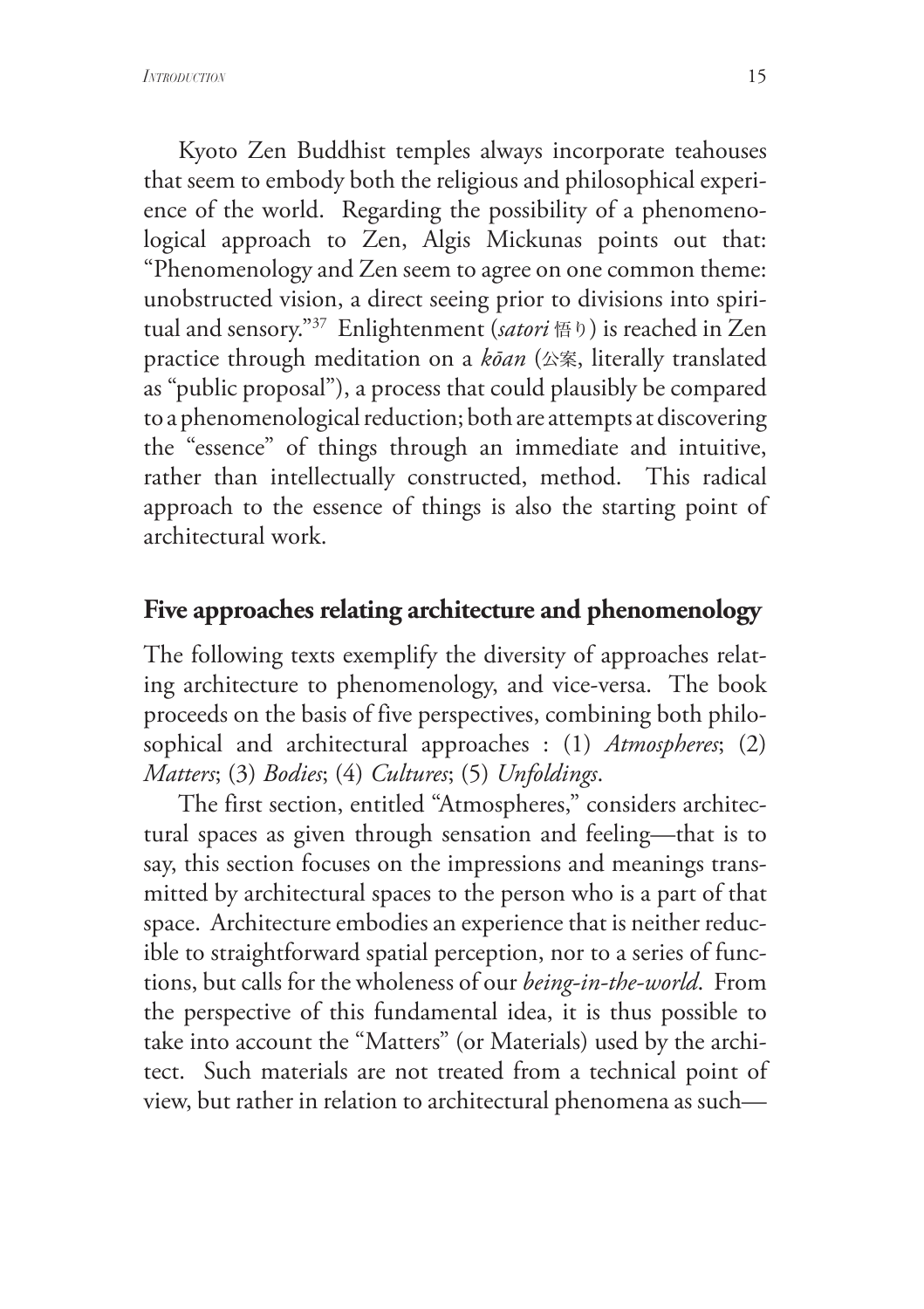as it is perceived, felt, and experienced. This leads logically to a consideration of the "Bodies" that experience the materials. These bodies are multiple (perceiving body, feeling body, thinking body, individual or collective, etc.) and consequently need to be spoken of in the plural. Architecture, through its singular creations, reveals both the power and true dimensions latent in these bodies. Far from being detached from any kind of concrete place or history, these three aspects (Atmospheres, Matters, Bodies) are, on the contrary, always a part of specific "Cultures," the next section of the book. What is culture, indeed, if not a proper mode of inhabiting reality, the giving of a concrete, singular form to human experience? Finally, the book leads us towards its "Unfoldings," the opening of new perspectives for phenomenology.

 Throughout these five chapters, through a large array of architectural realizations—from ancient Greek temples, Chinese and Japanese gardens, to the work of contemporary architects such as Tange Kenzō—architecture is considered from the phenomenological standpoint as a human practice providing elementary data—such as space, volume, place, time, matter and body—with a *meaning*; that is to say, the realization of this data as an *experience*. To the philosopher, the book provides a precise analysis of concrete cases, thus permitting a testing of the relevance and effectiveness of the salient concepts, both esthetical and ethical. The architect on the other hand is presented with a reflexive gaze on everyday work, as well as the tools with which to rethink the reality of architectural practice.

Benoît Jacquet and Vincent Giraud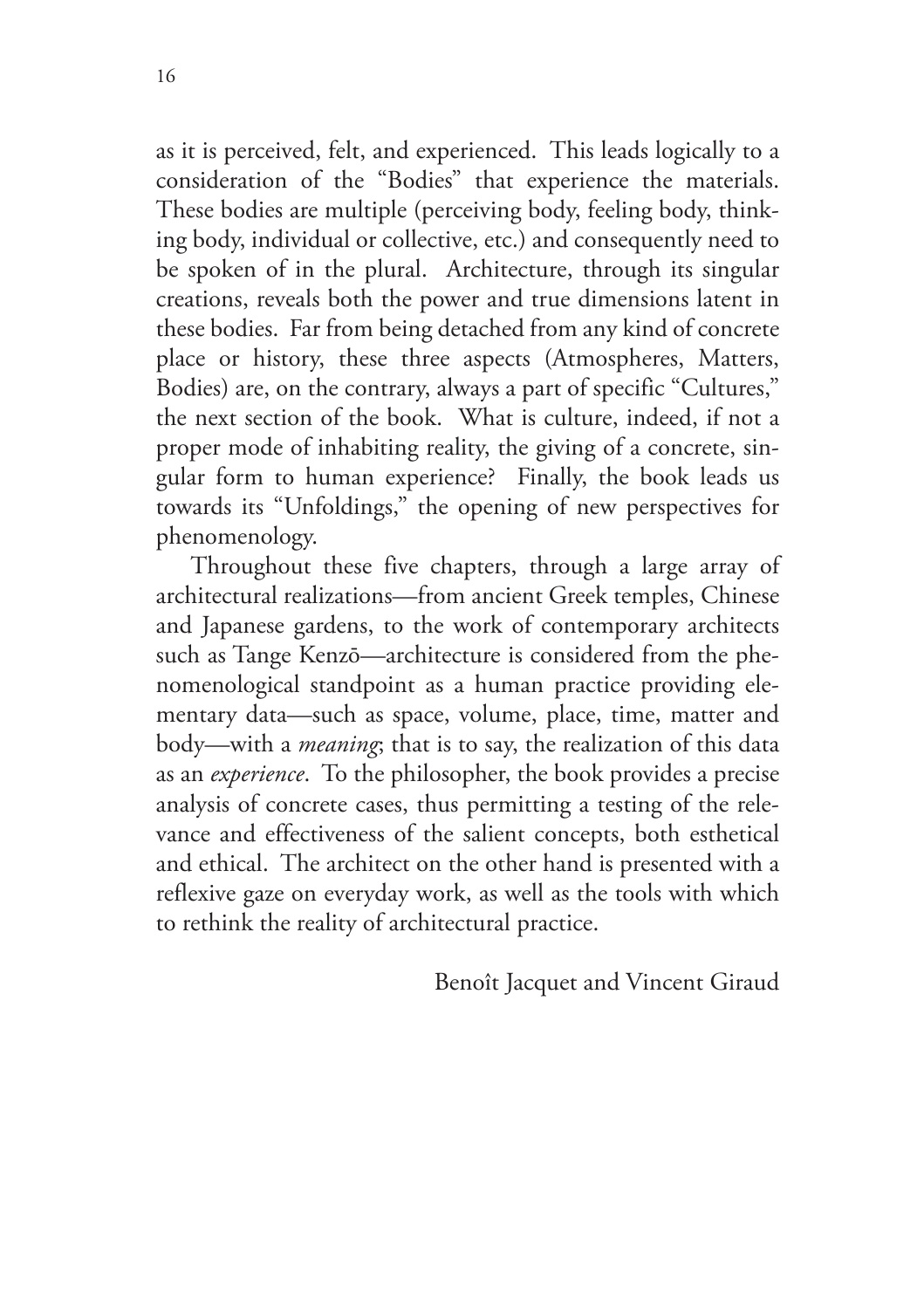#### **Notes**

 1. Maurice Merleau-Ponty, *L'œil et l'esprit* (Paris: Gallimard, 2010 [1964]), 81; English trans.: *Eye and Mind*, in Merleau-Ponty, *The Primacy of Perception and other Essays*, ed. James M. Edie (Evanston, IL: Northwestern University Press, 1964), 186.

2. Ibid.

 3. "Les matériaux de l'urbanisme sont le soleil, l'espace, les arbres, l'acier et le ciment armé, dans cet ordre et dans cette hiérarchie." Le Corbusier, *CIAM* (*Congrès International d'Architecture Moderne*), Athens, 1933.

4. Edmund Husserl, *The Crisis of European Sciences and Transcendental Phenomenology*, trans. David Carr (Evanston, IL: Northwestern University Press, 1970), 48–9. Will subsequently be referred to as *Crisis*.

5. See Edmund Husserl's introduction to *Logische Untersuchungen* [*Logical Investigations*], *Husserliana*, vol. XVIII (Dordrecht: Nijhoff, 1975), 6: "Wir wollen auf die 'Sachen selbst' zurückgehen." See also *Husserliana*, vol. XIX, 10: "Wir wollen uns schlechterdings nicht mit 'blossen Worten'… zufriedengeben…. Wir wollen auf 'die Sachen selbst' zurückgehen." And *Philosophie als strenge Wissenschaft* [*Philosophy as a Rigorous Science*], *Husserliana*, vol. XXV, 21: "Weg mit den hohlen Wortanalysen. Die Sachen selbst müssen wir befragen. Zurück zur Erfahrung, zur Anschauung, die unseren Worten allein Sinn und vernünftiges Recht Geben kann. Ganz trefflich! Aber was sind denn die Sachen, und was ist das für eine Erfahrung, auf welche wir in der Psychologie zurückgehen müssen?"

6. Edmund Husserl, *Ideen*, I, §24.

7. Husserl, *Crisis*, 51.

8. See Hilde Heinen, *Architecture and Modernity: A Critique* (Cambridge, MA: MIT Press, 2000).

9. Husserl, *Crisis*, 50.

10. Martin Heidegger, *Sein und Zeit* [*Being and Time*], §7, 27–28: "Der Titel 'Phänomenologie' drückt eine Maxime aus, die also formuliert werden kann: 'zu den Sachen selbst!'—entgegen allen freischwebenden Konstruktionen, zufälligen Funden, entgegen der Übernahme von nur scheinbar ausgewiesenen Begriffen, entgegen den Scheinfragen, die sich oft Generationen hindurch als 'Probleme' breitmachen."

11. Ibid., 34–35 Editors' translation.

12. Martin Heidegger, "Das Ende der Philosophie und die Aufgabe des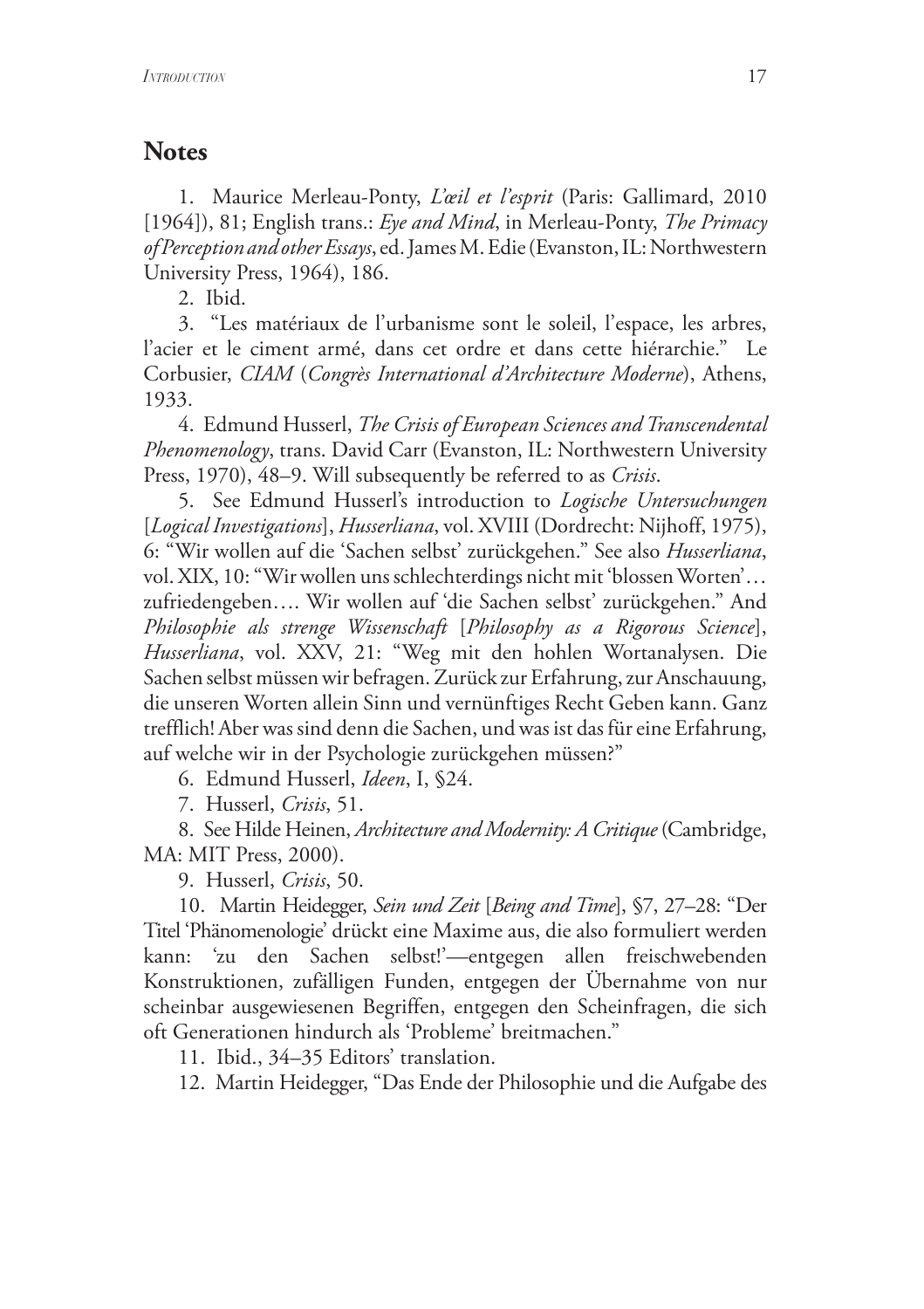Denkens," in *Zur Sache des Denkens* (Tübingen: Niemeyer, 1968); "The End of Philosophy and the Task of Thinking," trans. Joan Stambough in *On Time and Being* (New York: Harper and Row, 1972), 61 sq.

13. See, for example, Mark Paterson, "More than visual approaches to architecture. Vision, touch, technique," *Social & Cultural Geography* 12: 3 (2011): 263–81.

14. Maurice Merleau-Ponty, *Le visible et l'invisible* (Paris: Gallimard, 2010 [1964]), 18; *The Visible and the Invisible*, trans. A. Lingis (Evanston, IL: Northwestern University Press, 1968), 4.

15. Ibid., 3 (*Le visible et l'invisible*, 17). It is the first sentence of the book.

16. Ibid., 5 (*Le visible et l'invisible*, 20).

17. On the "orientation" of the Kyoto school see James Heisig, *Philosophers of Nothingness: An Essay on the Kyoto School* (Honolulu: Hawaii University Press, 2001), 3–26.

18. G. W. F. Hegel,*Vorlesungen über die Philosophie der Weltgeschichte* [*Lectures on the Philosophy of World History*]; French trans.: *Leçons sur la philosophie de l'histoire*, trans. J. Gibelin, 3rd ed. (Paris: Vrin, 1963), 83.

 19. Gilles Deleuze and Félix Guatari, *What is philosophy?*, trans. Graham Burchell and Hugh Tomlinson (London: Verso, 1994), 94. Original: *Qu'est-ce que la philosophie?* (Paris: Les Éditions de Minuit, 1991), 90.

20. See the basic characteristics of phenomenological philosophies and inquiries as summarized in: Yoshiro Nitta, Hirotaka Tatematsu, and Eiichi Shimomissé, "Phenomenology and Philosophy in Japan," in *Japanese Phenomenology. Phenomenology as the Trans-cultural Philosophical Approach*, ed. Yoshihiro Nitta and Hirotaka Tatematsu (Dordrecht: D. Reidel Publishing Company, Analecta Husserlania, vol. 8, 1979), 4.

21. For a history of Chinese thought, and especially Confucianism see Anne Cheng, *Histoire de la pensée chinoise* (Paris: Seuil, 1997), chapter 2 (63).

22. Watsuji Tetsurō 和辻哲郎, *Shamon Dōgen* 沙門道元 [The monk Dōgen] (1926), in *Watsuji Tetsurō shū* 和辻哲郎集 [Collection of essays by Watsuji Tetsurō] (Tokyo: Chikuma shobō, 1974), 3–69. English trans.: *Purifying Zen: Watsuji Tetsurō's* Shamon Dōgen, trans. Steve Bein (Honolulu: University of Hawaii Press, 2011).

23. Watsuji Tetsurō, *Fūdo : ningengakuteki kōsatsu* 風土: 人間學的考察 [Milieu: an inquiry of human sciences] (Tokyo: Iwanami shoten, 1935;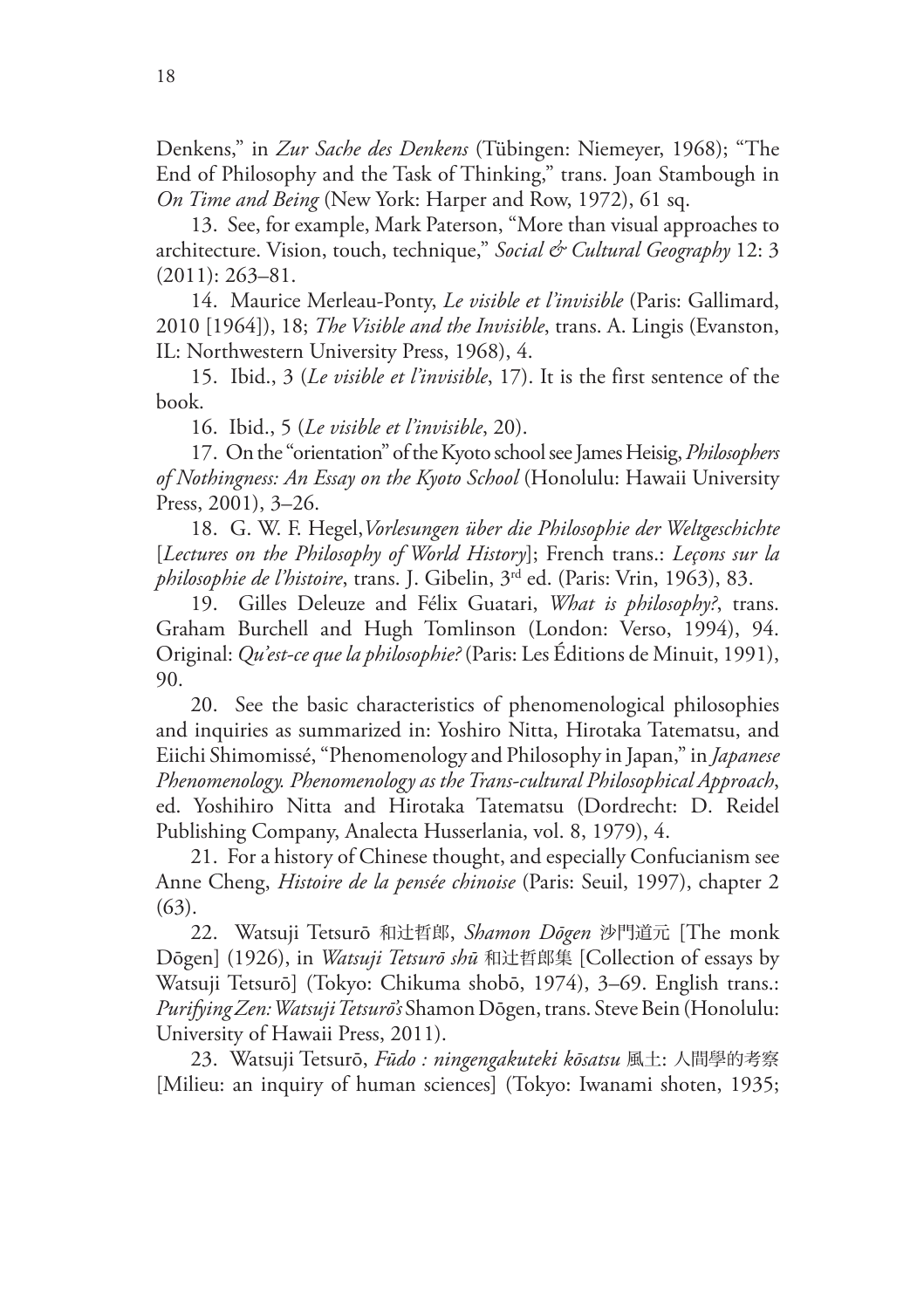Iwanami bunko, 1979), 4. English trans.: *Climate and Culture: A Philosophical Study*, trans. Geoffrey Bownas (Tokyo: Ministry of Education, Printing Bureau, Japanese Government, 1961; Yushodo, 1988). French trans.: *Fûdo: le milieu humain*, trans. Augustin Berque (Paris: CNRS Editions, 2011), 36.

24. "Charles Baudelaire, "An Opium-Eater," in *Artificial Paradises*, trans. Stacy Diamond (New York: A Citadel Press Book, 1996), 110. Original: "Loin, bien loin d'Oxford, …, enfermé dans une retraite au fond des montagnes…. Il étudie la métaphysique allemande; il lit Kant, Fichte, Schelling." Baudelaire, "Un mangeur d'opium," *Les Paradis artificiels*, in *Œuvres complètes*, ed. Claude Pichois (Paris: Gallimard, Bibliothèque de la Pléiade, 1975), 471–2.

25. Ibid., 113. Original: "… vrai bonheur de savant et de solitaire amoureux du *comfort*: un charmant cottage, une belle bibliothèque, …, et l'hiver faisant rage dans la montagne." Italics are from Baudelaire, ibid., 474–5.

26. Ibid. Original: "Une jolie habitation ne rend-elle pas l'hiver plus poétique, et l'hiver n'augmente-t-il pas la poésie de l'habitation?" Ibid., 475.

27. Gaston Bachelard, *The Poetics of Space*, trans. Maria Jolas (Boston, MA: Beacon Press, 1994 [Orion Press, 1964]), 39. Italics are from Bachelard. Original: "Et nous avons bien chaud *parce qu*'il fait froid dehors." *La poétique de l'espace* (Paris: PUF, 1958), 52.

28. Ibid., 39–40. Original: "… les centres de rêverie bien déterminés sont des moyens de communication entre les hommes du songe avec la même sûreté que les concepts bien définis sont des moyens de communication entre les hommes de pensée." Ibid.

29. Watsuji, *Climate and Culture*, 2–3 (*Fūdo*, 11–12). See also Augustin Berque's interpretation of this phenomenology of cold in "Milieu et architecture," foreword of Yann Nussaume, *Tadao Andô et la question du milieu: Réflexions sur l'architecture et le paysage* (Paris: Le Moniteur, 1999), 16–19.

30. Tanizaki Junichirō 谷崎潤一郎 published the essay *In Praise of shadows* in the journal *Keizai ōrai* in December 1933 and January 1934. See English trans.: *In Praise of Shadows*, trans. Thomas J. Harper and Edward G. Seidensticker (London: Vintage, 2001), 9–10. Original: "In'ei raisan," 陰翳禮讃 [In praise of shadows] *Keizai ōrai* 経済往来 (December 1933): 119.